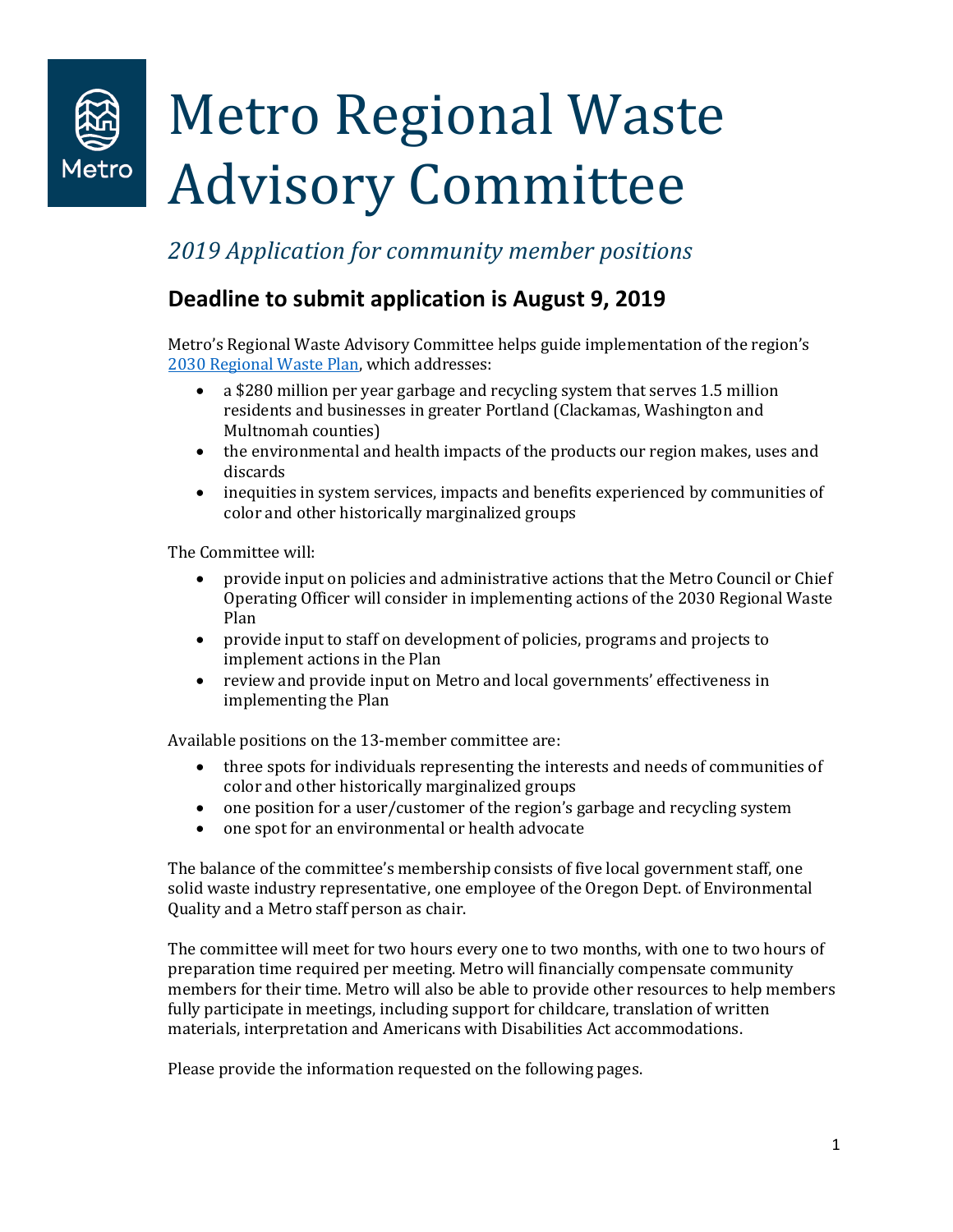etro Portland, OR 97232

*2019 Application for community member positions* **600 NE Grand Ave.** 

| Name:                                                                                                      |  |
|------------------------------------------------------------------------------------------------------------|--|
| Email address:                                                                                             |  |
| Phone:                                                                                                     |  |
| Mailing address:                                                                                           |  |
| Name of organization                                                                                       |  |
| if representing one:                                                                                       |  |
|                                                                                                            |  |
| Position category for which I am applying (select one or more):                                            |  |
| Individual representing the interests of communities of color or other historically<br>marginalized groups |  |

Individual representing the interests of environmental or health advocates

Individual who uses garbage and recycling services at home or work

Describe why you are interested in serving on Metro's Regional Waste Advisory Committee: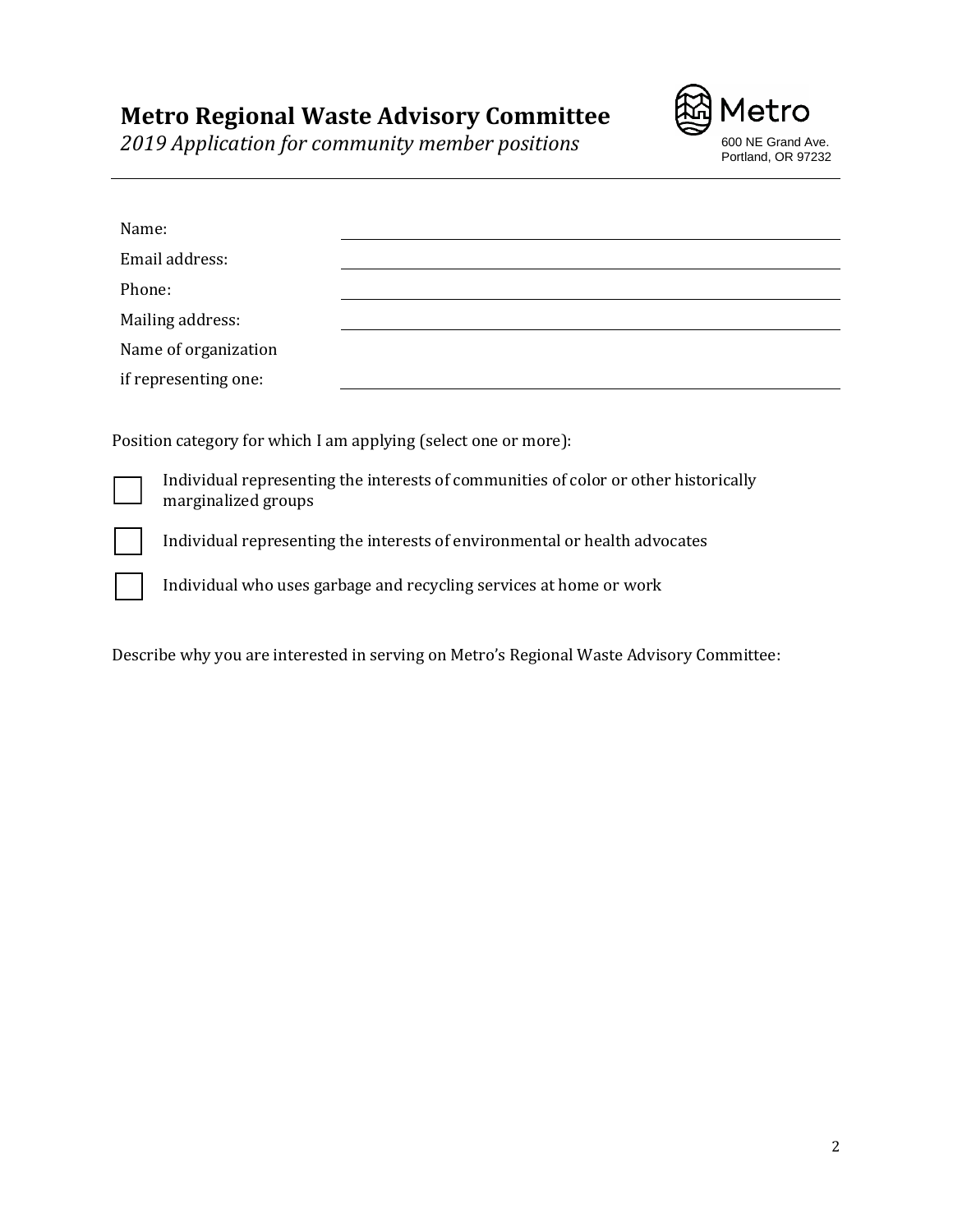**2019 Application for community member positions** 600 NE Grand Ave.



Describe the relevant general experience, skills, knowledge and/or perspectives you would bring to the Regional Waste Advisory Committee, as well as those specific to the position type(s) you selected above:

#### **Application submission**

By August 9, 2019, please email this completed form t[o RCRAdmin@oregonmetro.gov](mailto:RCRAdmin@oregonmetro.gov) or mail it to:

Laura van der Veer Metro 600 NE Grand Avenue Portland, OR 97232

Please note that information provided in this document is public information.

Metro makes a commitment to provide reasonable accommodation for any disability that may interfere with a person's ability to actively participate in this application process. Call (503) 797- 1890 with such requests or (503) 797-1804 TDD. Please call (503) 797-1890 if you would like to receive the application translated into a different language.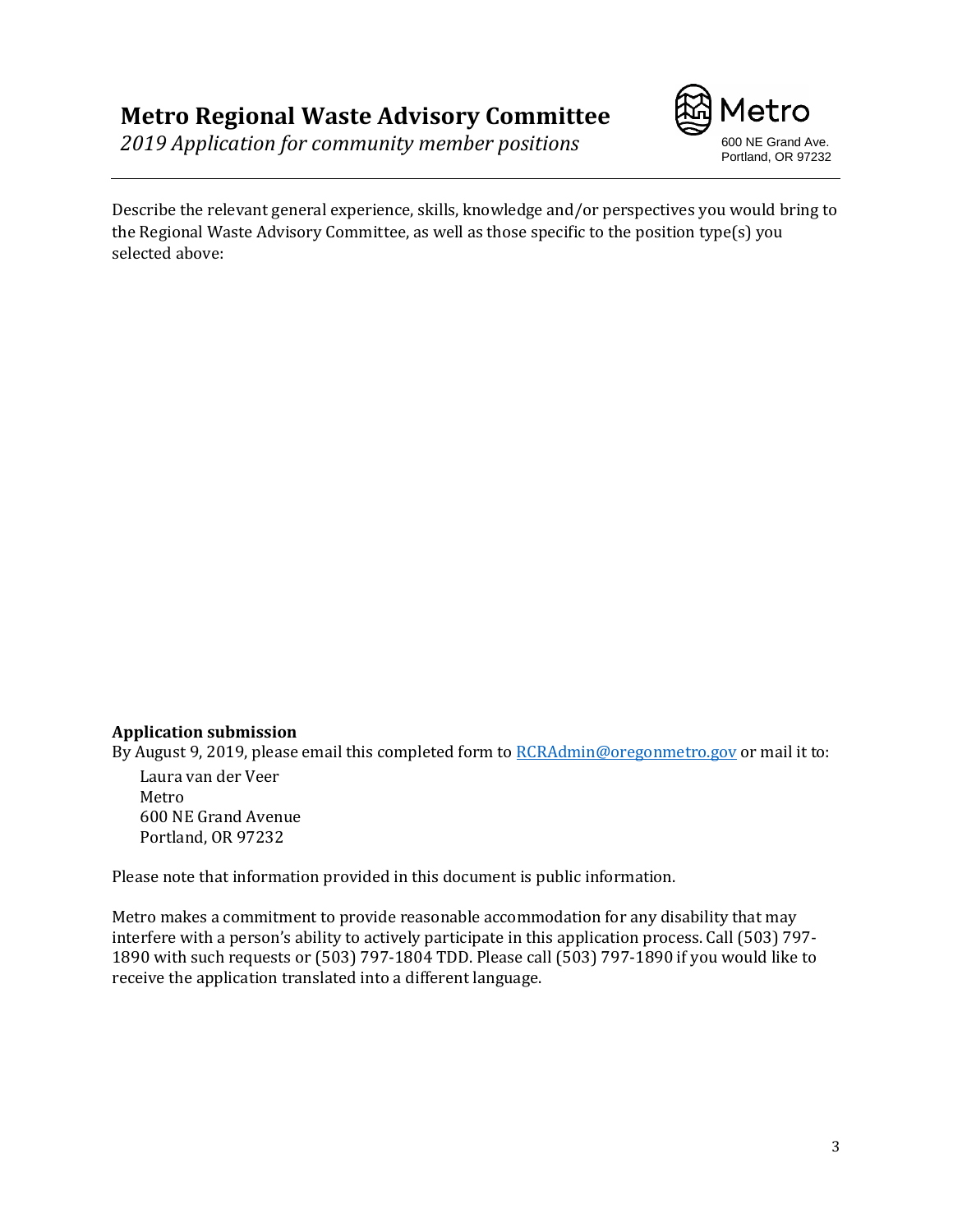*2019 Application for community member positions* 600 NE Grand Ave.



#### **Optional information**

Metro asks that you voluntarily provide the following information. We will use this information to help improve public engagement and for statistical purposes, such as tracking the diversity of board, commission, or advisory committee member selections. By providing this information, you will help us ensure that selections represent a broad cross-section of the community.

You are under no obligation to provide this information. State and federal law prohibit the use of this information to discriminate against you. Metro will treat this information as confidential to the fullest extent allowed by law.

#### Residence Location

In which county do you live?

- □ Multnomah
- $\square$  Washington
- $\Box$  Clackamas
- Other (Please describe) \_\_\_\_\_\_\_\_\_\_\_\_\_\_\_\_\_\_\_\_\_\_

#### Age

Which of the following ranges includes your age?

- $\Box$  Under 18
- $\Box$  18 to 24
- $\Box$  25 to 34
- $\Box$  35 to 44
- $\Box$  45 to 54
- $\Box$  55 to 64
- $\Box$  65 to 74
- $\Box$  75 and older
- $\Box$  Prefer not to answer

#### Race/Ethnicity

Within the broad categories below, where would you place your racial or ethnic identity? (Select all that apply)

- $\Box$  Native American, American Indian or Alaska Native
- $\Box$  Asian or Asian American
- $\Box$  Black or African American
- $\Box$  Hispanic or Latino/a/x
- $\Box$  Native Hawaiian or other Pacific Islander
- □ White
- $\Box$  An ethnicity not included above (please specify)
- $\Box$  Prefer not to answer